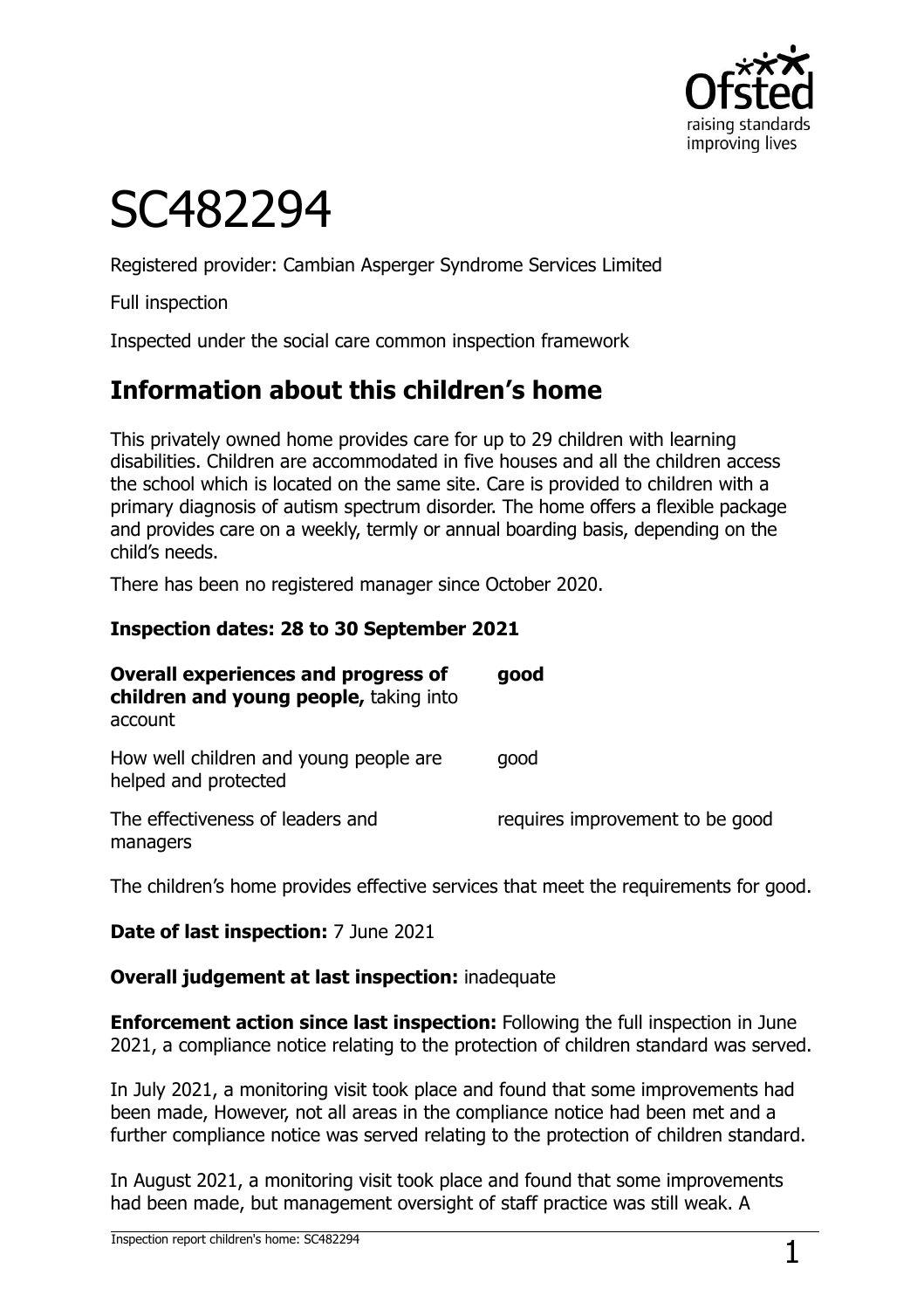

compliance notice was served under the leadership and management standard with specific reference to improving the monitoring of the quality of care.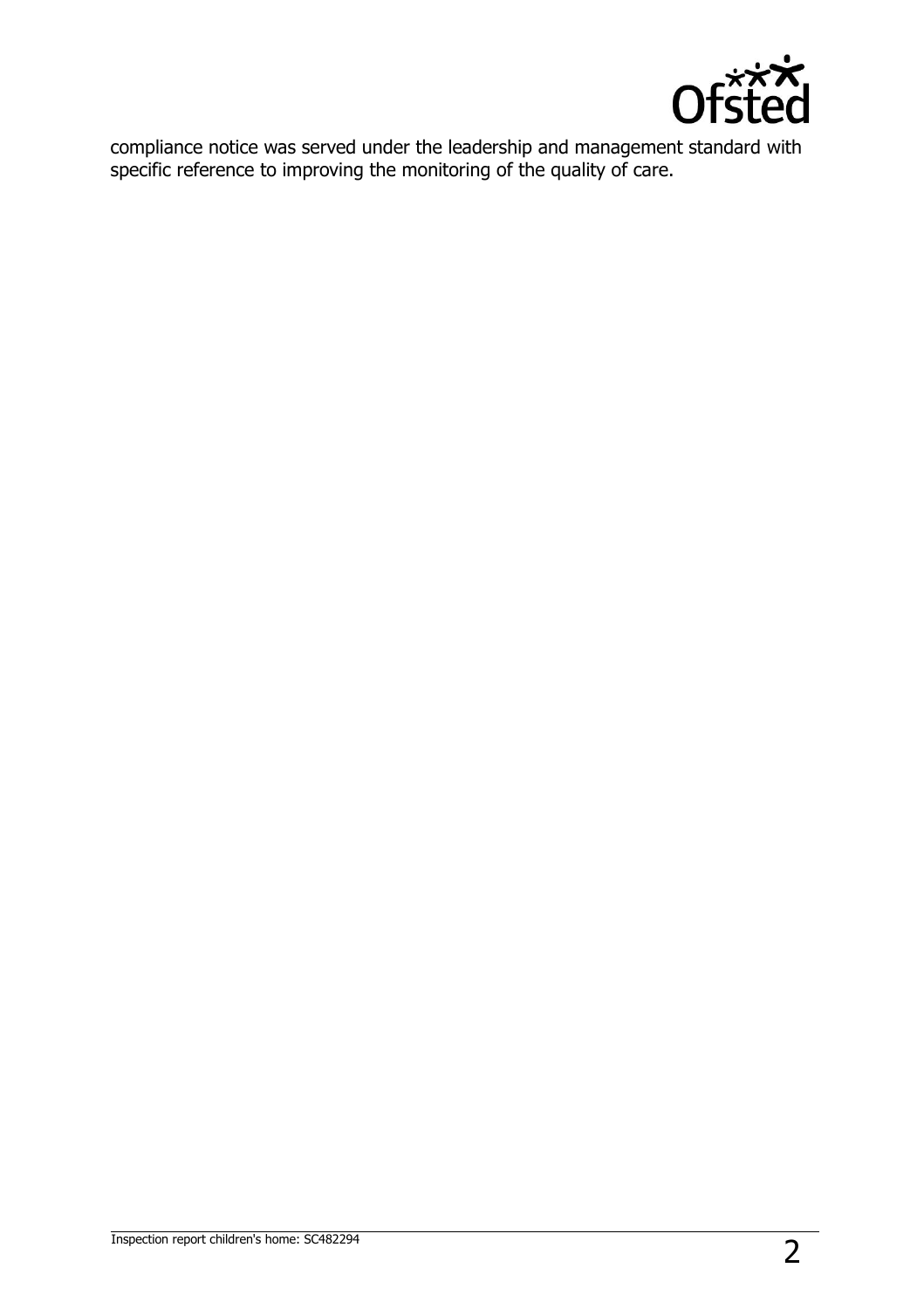

## **Recent inspection history**

| <b>Inspection date</b> | <b>Inspection type</b> | <b>Inspection judgement</b> |
|------------------------|------------------------|-----------------------------|
| 07/06/2021             | Full                   | Inadequate                  |
| 03/07/2019             | Full                   | Good                        |
| 20/02/2019             | Full                   | Good                        |
| 04/10/2017             | Full                   | Good                        |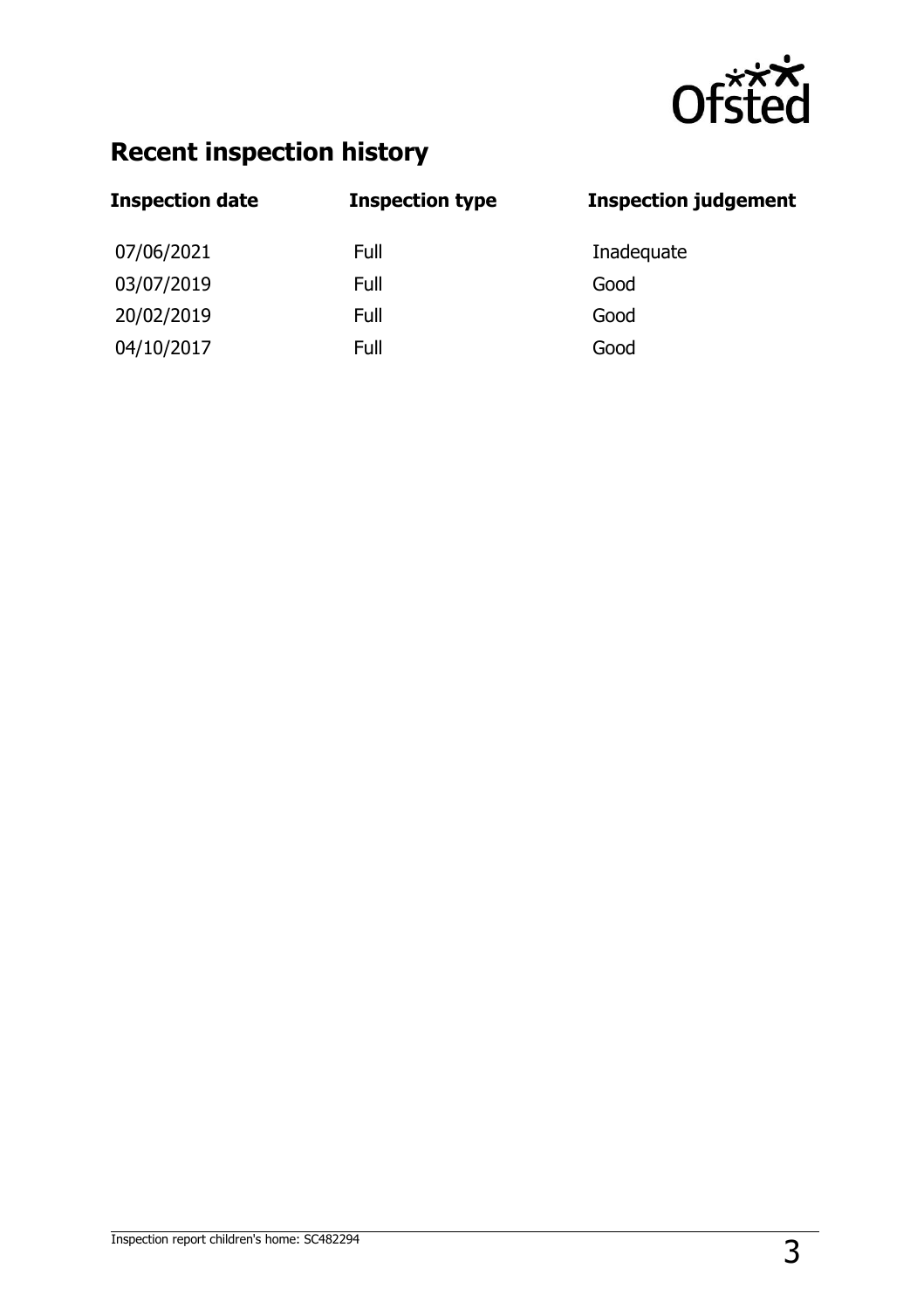

## **Inspection judgements**

#### **Overall experiences and progress of children and young people: good**

On 7 June 2021, a full inspection took place. Serious safeguarding shortfalls were identified. Following the inspection, two monitoring visits were undertaken to check the actions taken by the provider to safeguard the children and meet the compliance notices that were subsequently served. Significant improvements have been made, and the required steps to meet the compliance notices, relating to the protection of children standard, have been met.

In all of the homes, the children's living experiences are of a child-centred and safe environment which enhances their well-being. Staff encourage the children and support them to have a range of positive opportunities. The children's successes are celebrated and enjoyed. As a result, the children have a sense of belonging to a supportive community.

Trips to the local shops, work experience, and active participation in the local community help the children to develop their social skills and self-esteem. The staff utilise well established local networks to promote a strong community presence. Staff recognise that the children's engagement in the local community enriches their life experiences and well-being.

Staff provide a range of interesting activities that help the children to stay fit and be creative. Activities such as swimming and cycling encourage the children to lead healthy lifestyles.

Staff are in the process of preparing one young person to move to an adult home. There is good planning in place to help him develop practical and other skills required to live more independently. However, he does not have a local authority pathway plan. This has the potential to increase his anxiety because there is no recorded confirmation of identified actions and resources that need to be in place, to support his transition.

Some parts of the physical environment are poor and not maintained in a way that promotes the children's health and well-being. For example, there is damp and longstanding water damage on one of the ceilings and a boarded-up glass pane on a fire door. A fridge was found not to be working correctly which meant food was not being stored at the right temperature. The fridge was replaced during the inspection, and the replacement glass had been ordered prior to the inspection.

Despite some shortfalls in the environment, there are lots of personalised touches that make the homes a welcoming environment. Children's bedrooms are well furnished and reflect their tastes and preferences. The children enjoy the beautiful surrounding grounds which include a well-used outdoor swimming pool, used during the summer months. The outside area provides plentiful space for the children to play, make friends and have fun with each other.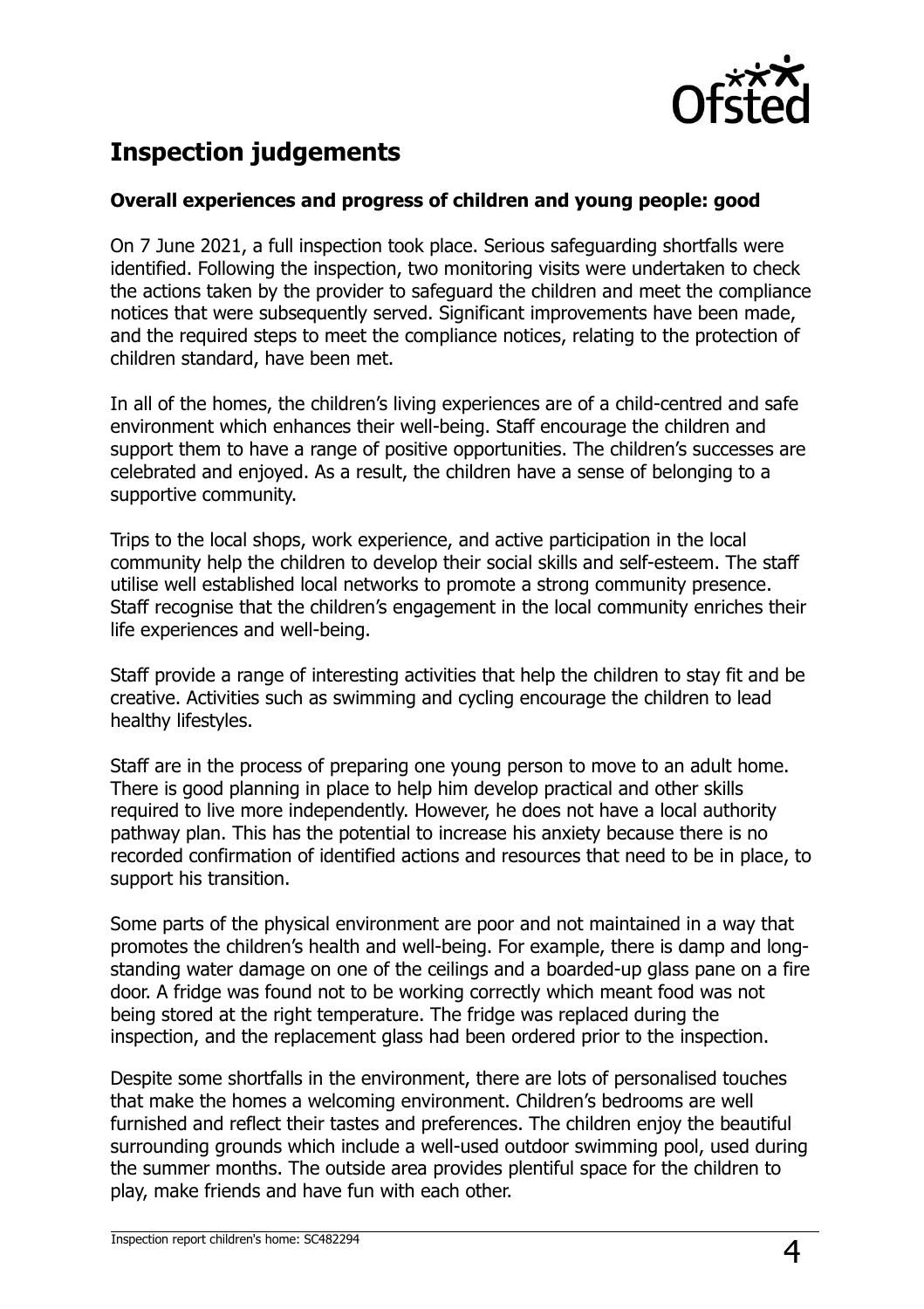

#### **How well children and young people are helped and protected: good**

Leaders have redesigned and rolled out a new whole-site training programme. All the staff have up-to-date safeguarding training. This includes peer-to-peer abuse training and other current safeguarding topics that are relevant to the children. Training is supplemented by using newly introduced safeguarding flash cards that link to real-life situations and scenarios specific to the needs of the children. These are used in staff supervision and team meetings to extend the staff's knowledge and understanding. A flash-card log, with the date and time, is maintained and highlights any extra training needs of the staff.

Local safeguarding agencies have provided training to the staff team. As a result, the staff have an increased understanding of the roles of designated officers of the local authority and of multi-agency safeguarding hubs. The responsible individual is the designated safeguarding lead. She is supported by an interim head of care and three senior managers who form part of the designated safeguarding team. The managers spend much of their time working with the staff and the children across the site. They provide ongoing safeguarding advice and support to the staff and the children. Consequently, the children feel protected and are protected from harm.

Leaders across the care setting, education and clinical team meet daily to share information about the most vulnerable children and safeguarding concerns. These meetings are focused on agreeing timely actions and follow-up work to be addressed and actioned.

An integrated therapeutic approach means that the children receive consistent, tailored help and support. Children's risk assessments and behaviour management plans have therapist and management oversight. A longstanding member of staff commented that staff practice is underpinned by a determination to 'get it right' and offer the best support possible for the children.

The children benefit from specialist help that is available from the in-house clinical team. This may involve direct work with the children, or indirect work and advice with the staff. Access to the therapeutic services helps the staff to develop strategies for working with a child's specific or communication needs.

Systems and processes in place to minimise the impact of COVID-19 (coronavirus) are robust and have been effective in reducing the risk of infection. The recruitment process operated by the home ensures that only adults with appropriate background checks and working histories are employed. Visitors are closely monitored when on site. This awareness and thoroughness reinforce the embedded ethos of ensuring that everyone is safe and accountable.

#### **The effectiveness of leaders and managers: requires improvement to be good**

Since the last inspection, there has been a change in the management structure at the home. There has been no registered manager at the home since October 2020.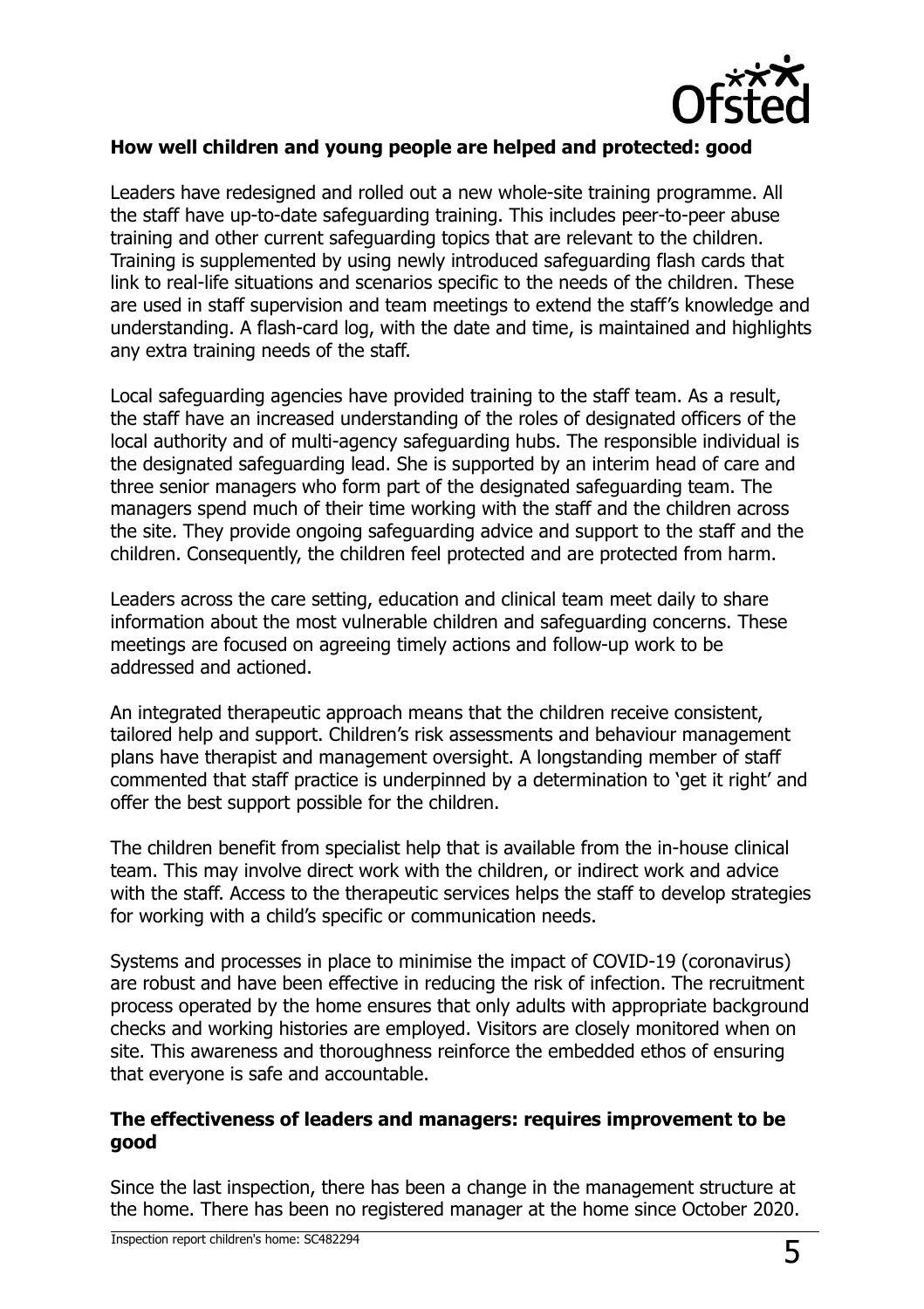

This has led to a significant period when there has been no accountable person in day-to-day charge of the running of the home.

When she joined the organisation, the responsible individual embarked on a process of improving and developing the service. The homes' strengths, weaknesses, and priority areas for improvement have been identified, and approaches to addressing these continue to be developed. Additional auditing, review, and support from regional leads are evident.

The responsible individual, supported by managers, has made good strides in monitoring the quality of care and professional practice that the children receive. Immediate improvements to how the children are supported and safeguarded have been made. The compliance notice, served in relation to improving management monitoring systems, is met.

Previously neglected areas of staff support and development, such as regular supervision and appropriately structured team meetings, are back on track. However, it is too early to judge how some of the newer initiatives, such as weekly house audits and peer support, are improving the quality of care, as they are not embedded in the staff practice.

Staffing has improved and there is less reliance on agency staff. However, this is largely due to the reduction of the number of children living at the home. Regular bank and agency staff are now allocated to specific homes. This means that children are cared for by staff that know them. This provides consistency to the children and was commented on favourably by one of the children spoken to.

In-house care planning is child centred and is of a good standard. This reflects the caring and accepting culture at the homes. However, in one young person's care plan, there was a lack of information on how the staff support his exploration of his sexuality. However, in practice staff are incredibly inclusive and support children well to explore their identity. Consequently, the children experience care and help that are responsive to their individual needs.

Staff are feeling positive and motivated to engage in the process of improvement, and the responsible individual is enjoying the full support of the senior leaders from the wider organisation. Current efforts will, however, need to be sustained for the necessary changes to become fully embedded in the culture and day-to-day running of the home.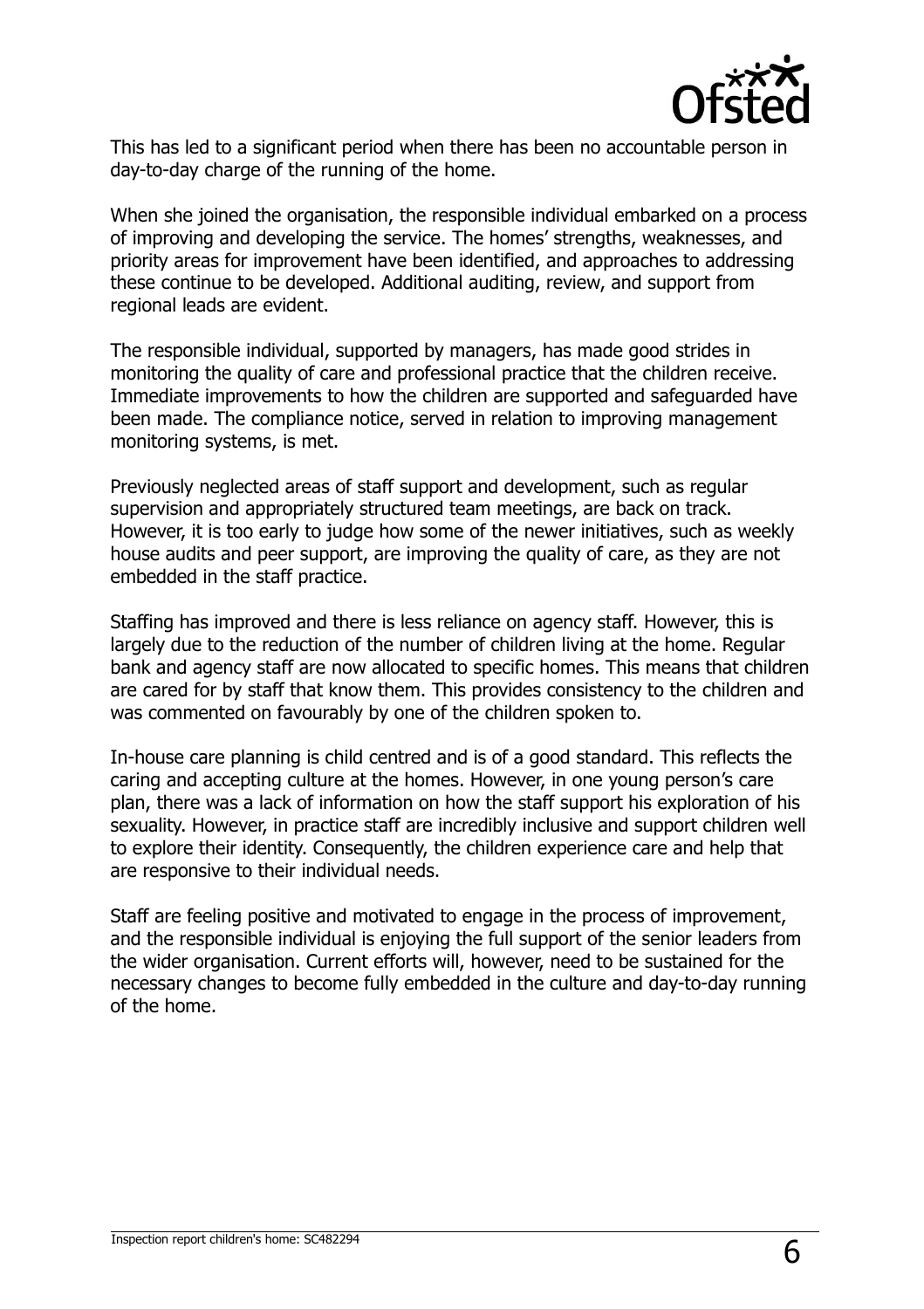

## **What does the children's home need to do to improve? Statutory requirements**

This section sets out the actions that the registered person(s) must take to meet the Care Standards Act 2000, Children's Homes (England) Regulations 2015 and the 'Guide to the children's homes regulations including the quality standards'. The registered person(s) must comply within the given timescales.

| <b>Requirement</b>                                                                                                                                                                                            | Due date            |
|---------------------------------------------------------------------------------------------------------------------------------------------------------------------------------------------------------------|---------------------|
| The protection of children standard is that children are                                                                                                                                                      | 16 December         |
| protected from harm and enabled to keep themselves safe.                                                                                                                                                      | 2021                |
| In particular, the standard in paragraph (1) requires the<br>registered person to ensure-                                                                                                                     |                     |
| that the premises used for the purposes of the home are<br>designed, furnished and maintained so as to protect each<br>child from avoidable hazards to the child's health.<br>(Regulation 12 $(1)$ $(2)(d)$ ) |                     |
| The registered provider must appoint a person to manage<br>the children's home if-                                                                                                                            | 16 December<br>2021 |
| there is no registered manager in respect of the home.<br>(Regulation 27 $(1)(a)$ )                                                                                                                           |                     |

### **Recommendations**

- The registered person should ensure that the staff make a contribution to the pathway planning process, using their day-to-day understanding of young people's capabilities and needs. They should actively seek to make the fullest contribution, working with other relevant persons, in particular ensuring that all young people have a local authority pathway plan as they prepare to move on from the home. ('Guide to the quality standards including the children's homes regulations', page 17, paragraph 3.28)
- The registered person should ensure that children receive care which meets each child's needs and promotes their welfare, taking into account of the child's gender, religion, ethnicity, cultural and linguistic background, sexual identity, mental health, any disability, their assessed needs, previous experiences and any relevant plans. In particular, children's plans should take account of their sexual identity needs. ('Guide to the children's homes regulations including the quality standards', page 14, paragraph 3.2)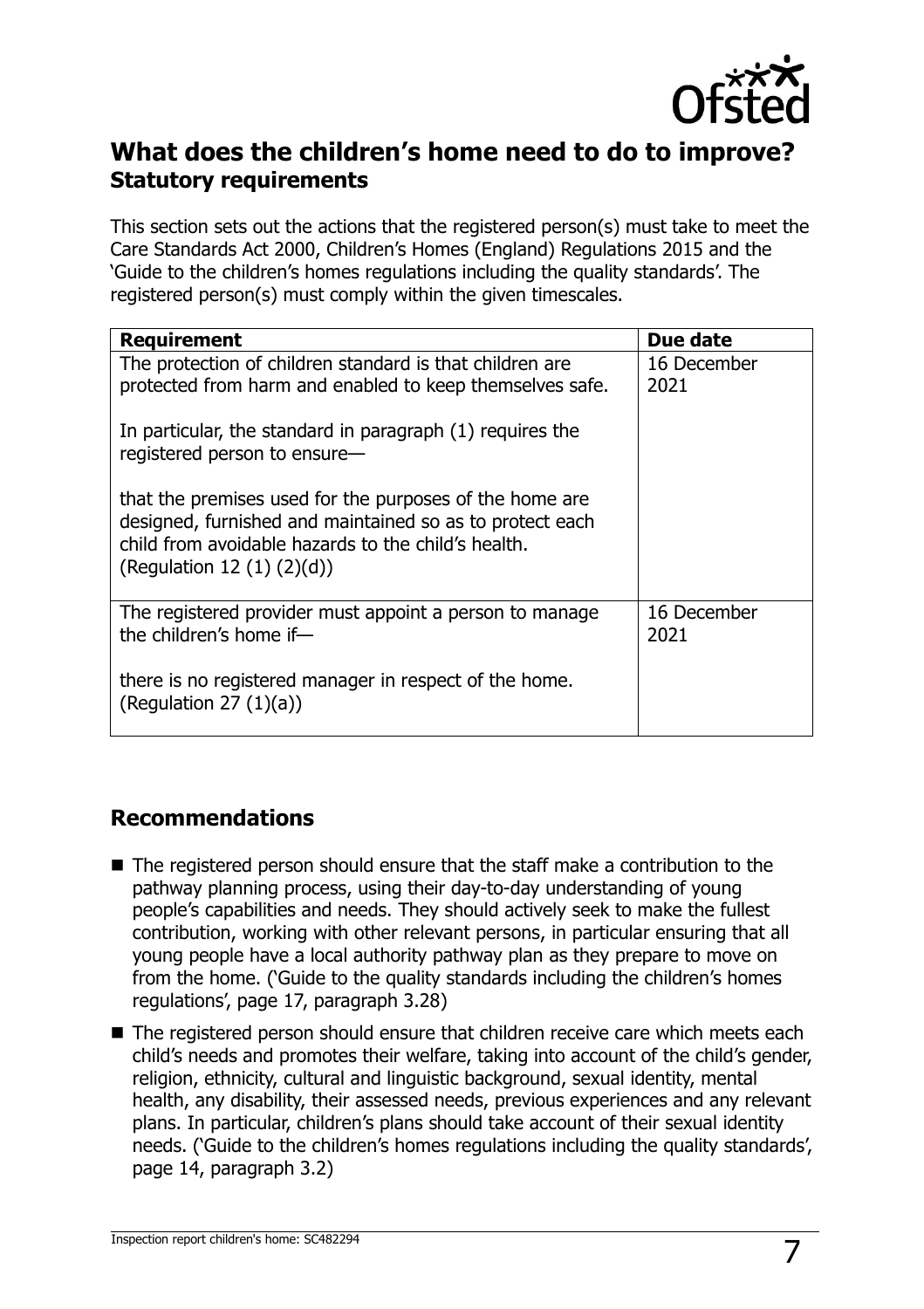

## **Information about this inspection**

Inspectors have looked closely at the experiences and progress of children and young people, using the 'Social care common inspection framework'. This inspection was carried out under the Care Standards Act 2000 to assess the effectiveness of the service, how it meets the core functions of the service as set out in legislation, and to consider how well it complies with the Children's Homes (England) Regulations 2015 and the 'Guide to the children's homes regulations including the quality standards'.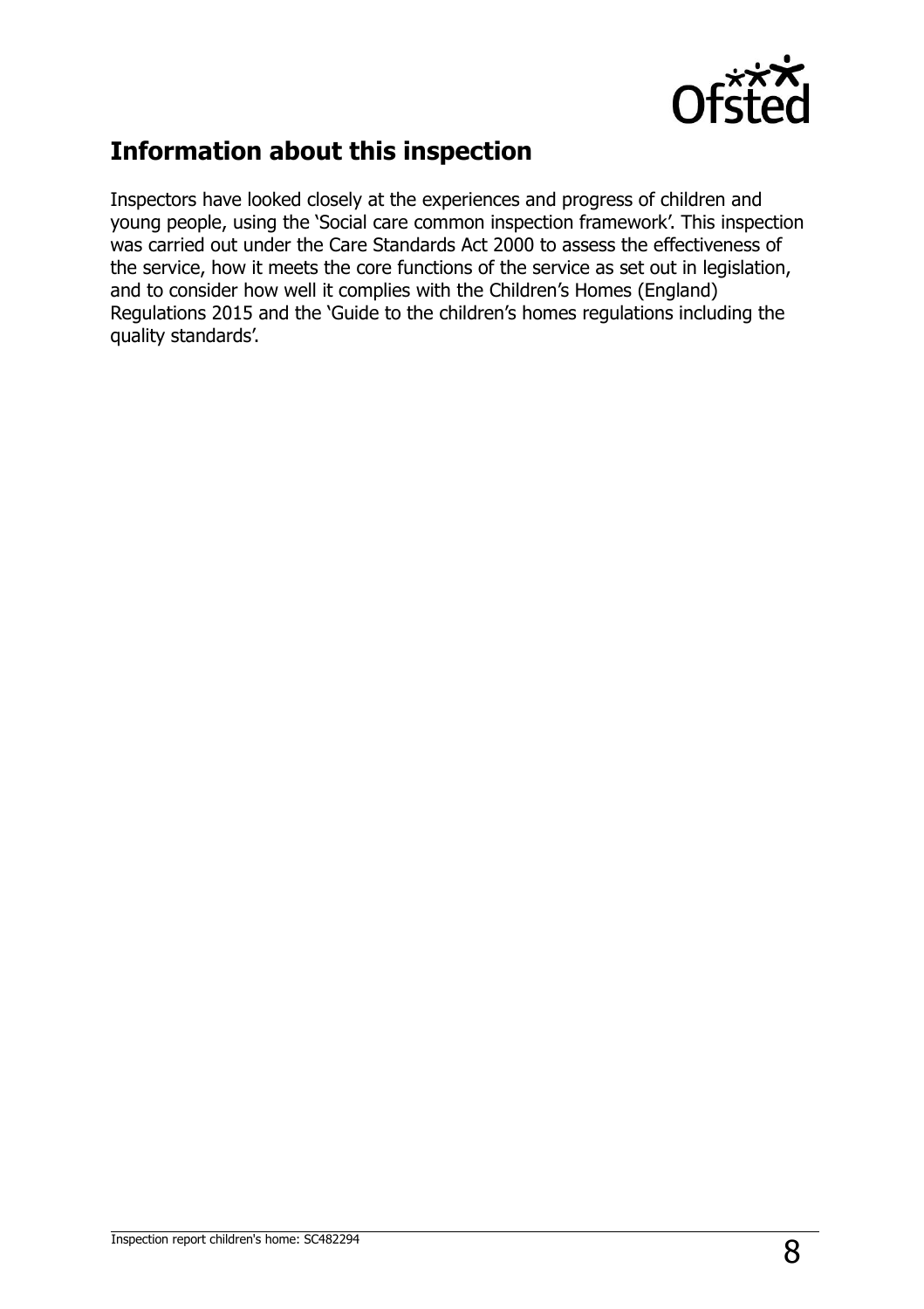

## **Children's home details**

**Unique reference number:** SC482294

**Provision sub-type:** Residential special school

**Registered provider:** Cambian Asperger Syndrome Services Limited

**Registered provider address:** Metropolitan House, 3 Darkes Lane, Potters Bar EN6 1AG

**Responsible individual:** Alison Priddle

**Registered manager:** Post vacant

## **Inspectors**

Anne-Marie Davies, Social Care Inspector Alphie Khumalo, Social Care Inspector